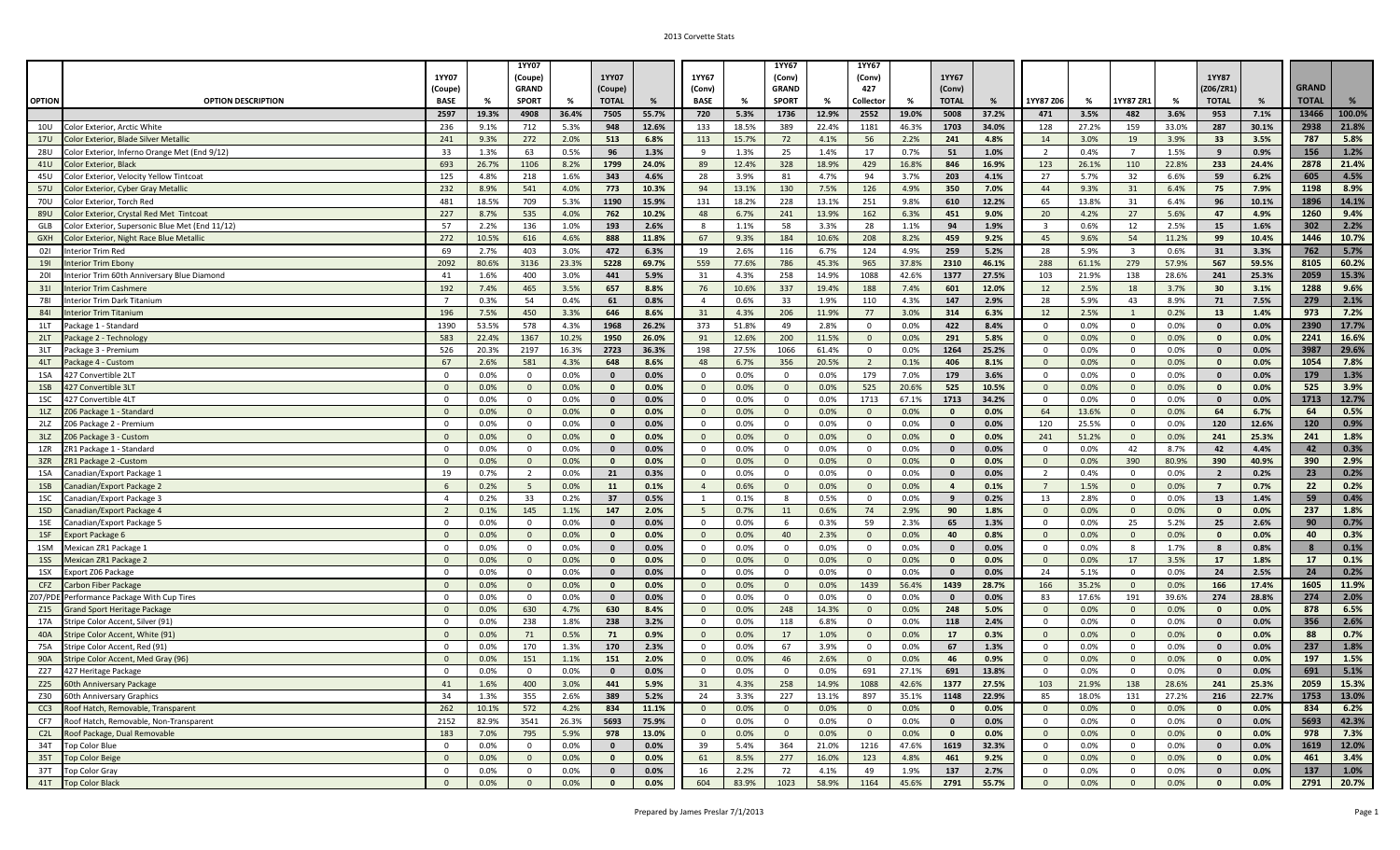|                 |                                                                                                                                          |                                  |              | <b>1YY07</b>               |               |                              |               |                                |               | 1YY67                          |                | 1YY67                    |                |                     |               |                     |                |                               |                  |                     |               |              |               |
|-----------------|------------------------------------------------------------------------------------------------------------------------------------------|----------------------------------|--------------|----------------------------|---------------|------------------------------|---------------|--------------------------------|---------------|--------------------------------|----------------|--------------------------|----------------|---------------------|---------------|---------------------|----------------|-------------------------------|------------------|---------------------|---------------|--------------|---------------|
|                 |                                                                                                                                          | 1YY07                            |              | (Coupe)                    |               | 1YY07                        |               | 1YY67                          |               | (Conv)                         |                | (Conv)                   |                | 1YY67               |               |                     |                |                               |                  | 1YY87               |               |              |               |
|                 |                                                                                                                                          | (Coupe)                          |              | <b>GRAND</b>               |               | (Coupe)                      |               | (Conv)                         |               | <b>GRAND</b>                   |                | 427                      |                | (Conv)              |               |                     |                |                               |                  | Z06/ZR1)            |               | <b>GRAND</b> |               |
| <b>OPTION</b>   | <b>OPTION DESCRIPTION</b>                                                                                                                | <b>BASE</b>                      | %            | <b>SPORT</b>               | %             | <b>TOTAL</b>                 | %             | <b>BASE</b>                    | %             | <b>SPORT</b>                   | %              | Collector                | %              | <b>TOTAL</b>        | %             | 1YY87 Z06           | %              | LYY87 ZR1                     | %                | <b>TOTAL</b>        | %             | <b>TOTAL</b> |               |
|                 |                                                                                                                                          | 2597                             | 19.3%        | 4908                       | 36.4%         | 7505                         | 55.7%         | 720                            | 5.3%          | 1736                           | 12.9%          | 2552                     | 19.0%          | 5008                | 37.2%         | 471                 | 3.5%           | 482                           | 3.6%             | 953                 | 7.1%          | 13466        | 100.0%        |
| LS3             | Engine Gas, 8 Cyl, 6.2L, SFI, Alum                                                                                                       | 2597                             | 100.0%       | 4908                       | 36.4%         | 7505                         | 100.0%        | 720                            | 100.0%        | 1736                           | 100.0%         | $\overline{0}$           | 0.0%           | 2456                | 49.0%         | $\overline{0}$      | 0.0%           | $\mathbf{0}$                  | 0.0%             | $\mathbf{0}$        | 0.0%          | 9961         | 74.0%         |
| LS7             | ngine Gas, 8 Cyl, 7.0L, SFI, Alum                                                                                                        | $\mathbf{0}$                     | 0.0%         | $\Omega$                   | 0.0%          | $\mathbf{0}$                 | 0.0%          | $\mathbf{0}$                   | 0.0%          | $\overline{0}$                 | 0.0%           | 2552                     | 100.0%         | 2552                | 51.0%         | 471                 | 100.0%         | $\overline{0}$                | 0.0%             | 471                 | 49.4%         | 3023         | 22.4%         |
| LS9             | Engine Gas, 8 Cyl, 6.2L, SFI, Alum, Supercharged                                                                                         | $\Omega$                         | 0.0%         | $\mathbf 0$                | 0.0%          | $\mathbf{0}$                 | 0.0%          | $\mathbf{0}$                   | 0.0%          | $\mathbf 0$                    | 0.0%           | $\overline{0}$           | 0.0%           | $\mathbf{0}$        | 0.0%          | $\mathbf{0}$        | 0.0%           | 482                           | 100.0%           | 482                 | 50.6%         | 482          | 3.6%          |
| <b>PBC</b>      | Corvette Engine Build Experience                                                                                                         | $\Omega$                         | 0.0%         |                            | 0.0%          | $\mathbf{1}$                 | 0.0%          | $\overline{0}$                 | 0.0%          | $\overline{0}$                 | 0.0%           | 12                       | 0.5%           | 12                  | 0.2%          | $\overline{4}$      | 0.8%           | 6                             | 1.2%             | 10                  | 1.0%          | 23           | 0.2%          |
| <b>MYC</b>      | Spd Paddle Shift Automatic Transmission                                                                                                  | 1818                             | 70.0%        | 3393                       | 25.2%         | 5211                         | 69.4%         | 599                            | 83.2%         | 1419                           | 81.7%          | $\Omega$                 | 0.0%           | 2018                | 40.3%         | $\mathbf{0}$        | 0.0%           | $\mathbf 0$                   | 0.0%             | $\mathbf{0}$        | 0.0%          | 7229         | 53.7%         |
| ME <sub>2</sub> | ransmission Man 6 Spd, 85mm, 2.26 1st, 0.71 5th, 0.50 6th                                                                                | $\Omega$                         | 0.0%         | $\mathbf{0}$               | 0.0%          | $\mathbf{0}$                 | 0.0%          | $\mathbf{0}$                   | 0.0%          | $\overline{0}$                 | 0.0%           | $\mathbf{0}$             | 0.0%           | $\mathbf{0}$        | 0.0%          | $\mathbf{0}$        | 0.0%           | 291                           | 60.4%            | 291                 | 30.5%         | 291          | 2.2%          |
| MH3             | Transmission Man 6 Spd, 85mm, 2.29 1st, 0.818 5th, 0.67 5 6th                                                                            | $\mathbf{0}$                     | 0.0%         | $\overline{0}$             | 0.0%          | $\mathbf{0}$                 | 0.0%          | $\mathbf{0}$                   | 0.0%          | $\overline{0}$                 | 0.0%           | $\overline{0}$           | 0.0%           | $\mathbf{0}$        | 0.0%          | $\mathbf{0}$        | 0.0%           | 191                           | 39.6%            | 191                 | 20.0%         | 191          | 1.4%          |
| MM <sub>6</sub> | ransmission Man 6 Spd, 85mm, 2.66 1st, 0.50 6th, O/D                                                                                     | 779                              | 30.0%        | $\Omega$                   | 0.0%          | 779                          | 10.4%         | 121                            | 16.8%         | $\overline{0}$                 | 0.0%           | 2552                     | 100.0%         | 2673                | 53.4%         | 471                 | 100.0%         | $\overline{0}$                | 0.0%             | 471                 | 49.4%         | 3923         | 29.1%         |
| MZ6             | Transmission Man 6 Spd, 85mm, 2.97 1st, 0.71 5th 0.57 6th, O/D                                                                           | $\Omega$                         | 0.0%         | 1515                       | 11.3%         | 1515                         | 20.2%         | $\overline{0}$                 | 0.0%          | 317                            | 18.3%          | $\mathbf{0}$             | 0.0%           | 317                 | 6.3%          | $\Omega$            | 0.0%           | $\mathbf 0$                   | 0.0%             | $\mathbf{0}$        | 0.0%          | 1832         | 13.6%         |
| GM8             | Axle Rear 2.56 Ratio                                                                                                                     | 1808                             | 69.6%        | $\mathbf 0$                | 0.0%          | 1808                         | 24.1%         | 599                            | 83.2%         | $\mathbf 0$                    | 0.0%           | $\overline{0}$           | 0.0%           | 599                 | 12.0%         | $\mathbf 0$         | 0.0%           | $\mathbf 0$                   | 0.0%             | $\mathbf{0}$        | 0.0%          | 2407         | 17.9%         |
| GU2             | Axle Rear 2.73 Ratio                                                                                                                     | 10                               | 0.4%         | 3393                       | 25.2%         | 3403                         | 45.3%         | $\overline{0}$                 | 0.0%          | 1419                           | 81.7%          | $\Omega$                 | 0.0%           | 1419                | 28.3%         | $\Omega$            | 0.0%           | $\overline{0}$                | 0.0%             | $\mathbf{0}$        | 0.0%          | 4822         | 35.8%         |
| GU <sub>6</sub> | Axle Rear 3.42 Ratio                                                                                                                     | 779                              | 30.0%        | 1515                       | 11.3%         | 2294                         | 30.6%         | 121                            | 16.8%         | 317                            | 18.3%          | 2552                     | 100.0%         | 2990                | 59.7%         | 471                 | 100.0%         | 482                           | 100.0%           | 953                 | 100.0%        | 6237         | 46.3%         |
| <b>KNP</b>      | Cooling System Trans, HD                                                                                                                 | $\overline{3}$                   | 0.1%         | 1515                       | 11.3%         | 1518                         | 20.2%         | $\mathbf{0}$                   | 0.0%          | 317                            | 18.3%          | 2552                     | 100.0%         | 2869                | 57.3%         | 471                 | 100.0%         | 482                           | 100.0%           | 953                 | 100.0%        | 5340         | 39.7%         |
| <b>KNR</b>      | Cooling System Axle                                                                                                                      | 13                               | 0.5%         | 1621                       | 12.0%         | 1634                         | 21.8%         | $\mathbf{0}$                   | 0.0%          | 345                            | 19.9%          | 2552                     | 100.0%         | 2897                | 57.8%         | 471                 | 100.0%         | 482                           | 100.0%           | 953                 | 100.0%        | 5484         | 40.7%         |
| <b>KPS</b>      | Cooler Oil, Engine                                                                                                                       | 13                               | 0.5%         | 1646                       | 12.2%         | 1659                         | 22.1%         | $\mathbf{0}$                   | 0.0%          | 46                             | 2.6%           | 2552                     | 100.0%         | 2598                | 51.9%         | 471                 | 100.0%         | 482                           | 100.0%           | 953                 | 100.0%        | 5210         | 38.7%         |
| FE1             | uspension System Standard                                                                                                                | 2388                             | 92.0%        | $\mathbf 0$                | 0.0%          | 2388                         | 31.8%         | 635                            | 88.2%         | $\mathbf{0}$                   | 0.0%           | $\mathbf 0$              | 0.0%           | 635                 | 12.7%         | $\mathbf 0$         | 0.0%           | $\mathbf 0$                   | 0.0%             | $\mathbf{0}$        | 0.0%          | 3023         | 22.4%         |
| FE <sub>2</sub> | uspension System Ride, Handling                                                                                                          | 209                              | 8.0%         | $\Omega$                   | 0.0%          | 209                          | 2.8%          | 85                             | 11.8%         | $\overline{0}$                 | 0.0%           | $\overline{0}$           | 0.0%           | 85                  | 1.7%          | $\overline{0}$      | 0.0%           | $\overline{0}$                | 0.0%             | $\mathbf{0}$        | 0.0%          | 294          | 2.2%          |
| FE3<br>FE4      | Suspension System Sport                                                                                                                  | $\overline{0}$                   | 0.0%<br>0.0% | 4908<br>$\Omega$           | 36.4%<br>0.0% | 4908                         | 65.4%<br>0.0% | $\mathbf{0}$<br>$\overline{0}$ | 0.0%<br>0.0%  | 1736                           | 100.0%<br>0.0% | 2552<br>$\Omega$         | 100.0%<br>0.0% | 4288<br>$\Omega$    | 85.6%<br>0.0% | $\mathbf{0}$<br>471 | 0.0%<br>100.0% | $\mathbf 0$<br>$\overline{0}$ | 0.0%<br>0.0%     | $\mathbf{0}$<br>471 | 0.0%<br>49.4% | 9196<br>471  | 68.3%<br>3.5% |
|                 | uspension System Special Ride & Handling                                                                                                 | $\overline{0}$<br>$\Omega$       |              |                            |               | $\mathbf{0}$                 |               |                                |               | $\overline{0}$                 |                |                          |                | $\mathbf{0}$        |               | $\Omega$            |                |                               |                  | 482                 | 50.6%         | 482          |               |
| FE5<br>F55      | Suspension System Ride, Handling, Preformance<br>Magnetic Selective Ride Control                                                         | 209                              | 0.0%<br>8.0% | $\mathbf 0$<br>1402        | 0.0%<br>10.4% | $\mathbf{0}$<br>1611         | 0.0%<br>21.5% | $\mathbf{0}$<br>85             | 0.0%<br>11.8% | $\mathbf 0$<br>637             | 0.0%<br>36.7%  | $\overline{0}$<br>2552   | 0.0%<br>100.0% | 3274                | 0.0%<br>65.4% | 238                 | 0.0%<br>50.5%  | 482<br>482                    | 100.0%<br>100.0% | 720                 | 75.6%         | 5605         | 3.6%<br>41.6% |
| F92             | Magnetic Selective Ride Control, Specific Tuning                                                                                         | 5                                | 0.2%         | 17                         | 0.1%          | 22                           | 0.3%          | $\mathbf 0$                    | 0.0%          | 15                             | 0.9%           | 53                       | 2.1%           | 68                  | 1.4%          | 12                  | 2.5%           | 18                            | 3.7%             | 30                  | 3.1%          | 120          | 0.9%          |
| JL9             | Brake System Pwr, Frt & Rr Disc, Antilock, Frt & Rr Whl                                                                                  | 1972                             | 75.9%        | $\Omega$                   | 0.0%          | 1972                         | 26.3%         | 541                            | 75.1%         | $\mathbf{0}$                   | 0.0%           | $\Omega$                 | 0.0%           | 541                 | 10.8%         | $\overline{0}$      | 0.0%           | $\overline{0}$                | 0.0%             | $\mathbf{0}$        | 0.0%          | 2513         | 18.7%         |
| <b>J55</b>      | rake System Heavy Duty                                                                                                                   | 625                              | 24.1%        | $\Omega$                   | 0.0%          | 625                          | 8.3%          | 179                            | 24.9%         | $\mathbf{0}$                   | 0.0%           | $\Omega$                 | 0.0%           | 179                 | 3.6%          | $\Omega$            | 0.0%           | $\mathbf 0$                   | 0.0%             | $\mathbf{0}$        | 0.0%          | 804          | 6.0%          |
| J56             | Brake System Pwr, Frt & Rr Disc, Antilock, Frt & Rr Whl, Heavy Duty                                                                      | $\overline{0}$                   | 0.0%         | 4908                       | 36.4%         | 4908                         | 65.4%         | $\mathbf{0}$                   | 0.0%          | 1736                           | 100.0%         | 2552                     | 100.0%         | 4288                | 85.6%         | 388                 | 82.4%          | $\mathbf{0}$                  | 0.0%             | 388                 | 40.7%         | 9584         | 71.2%         |
| <b>J57</b>      | Brake System Pwr, Frt & Rr Disc, Antilock, Frt & Rr Whl, Heavy Duty, Ceramic Rotors                                                      | $\overline{0}$                   | 0.0%         | $\Omega$                   | 0.0%          | $\mathbf{0}$                 | 0.0%          | $\overline{0}$                 | 0.0%          | $\mathbf{0}$                   | 0.0%           | $\mathbf{0}$             | 0.0%           | $\mathbf{0}$        | 0.0%          | 83                  | 17.6%          | 482                           | 100.0%           | 565                 | 59.3%         | 565          | 4.2%          |
| J6A             | aliper Color Black                                                                                                                       | 336                              | 12.9%        | $\overline{0}$             | 0.0%          | 336                          | 4.5%          | 81                             | 11.3%         | $\overline{0}$                 | 0.0%           | $\mathbf{0}$             | 0.0%           | 81                  | 1.6%          | $\mathbf{0}$        | 0.0%           | $\mathbf{0}$                  | 0.0%             | $\mathbf{0}$        | 0.0%          | 417          | 3.1%          |
| J6B             | Caliper Color ZR1 Blue                                                                                                                   | $\Omega$                         | 0.0%         | $\Omega$                   | 0.0%          | $\mathbf{0}$                 | 0.0%          | $\overline{0}$                 | 0.0%          | $\mathbf{0}$                   | 0.0%           | $\overline{0}$           | 0.0%           | $\mathbf{0}$        | 0.0%          | $\mathbf{0}$        | 0.0%           | 171                           | 35.5%            | 171                 | 17.9%         | 171          | 1.3%          |
| J6C             | Caliper Color Silver                                                                                                                     | 32                               | 1.2%         | 2712                       | 20.1%         | 2744                         | 36.6%         | $7\overline{ }$                | 1.0%          | 908                            | 52.3%          | 62                       | 2.4%           | 977                 | 19.5%         | 14                  | 3.0%           | 21                            | 4.4%             | 35                  | 3.7%          | 3756         | 27.9%         |
| J6D             | Caliper Color Dk Gray Met                                                                                                                | 68                               | 2.6%         | 599                        | 4.4%          | 667                          | 8.9%          | 37                             | 5.1%          | 307                            | 17.7%          | 1802                     | 70.6%          | 2146                | 42.9%         | 120                 | 25.5%          | 154                           | 32.0%            | 274                 | 28.8%         | 3087         | 22.9%         |
| J6E             | Caliper Color Yellow                                                                                                                     | 33                               | 1.3%         | 202                        | 1.5%          | 235                          | 3.1%          | 12                             | 1.7%          | 80                             | 4.6%           | 104                      | 4.1%           | 196                 | 3.9%          | 21                  | 4.5%           | 34                            | 7.1%             | 55                  | 5.8%          | 486          | 3.6%          |
| J6F             | Caliner Color Rec                                                                                                                        | 165                              | 6.4%         | 1395                       | 10.4%         | 1560                         | 20.8%         | 48                             | 6.7%          | 441                            | 25.4%          | 584                      | 22.9%          | 1073                | 21.4%         | 316                 | 67.1%          | 102                           | 21.2%            | 418                 | 43.9%         | 3051         | 22.7%         |
| <b>XBH</b>      | ire All P245/40ZR18 LL (88Y) BW RF4 (Front) P285/35ZR19 LL (90Y) BW RF4 (Rear)                                                           | 2597                             | 100.0%       | $\overline{0}$             | 0.0%          | 2597                         | 34.6%         | 720                            | 100.0%        | $\overline{0}$                 | 0.0%           | $\overline{0}$           | 0.0%           | 720                 | 14.4%         | $\overline{0}$      | 0.0%           | $\overline{0}$                | 0.0%             | $\mathbf{0}$        | 0.0%          | 3317         | 24.6%         |
| <b>XFA</b>      | Tire All P275/35ZR18 LL (87Y) BW RF4 (Front) P325/30ZR19 LL (94Y) BW RF4 (Rear)                                                          | $\overline{0}$                   | 0.0%         | 4908                       | 36.4%         | 4908                         | 65.4%         | $\overline{0}$                 | 0.0%          | 1736                           | 100.0%         | $\overline{0}$           | 0.0%           | 1736                | 34.7%         | 233                 | 49.5%          | $\overline{0}$                | 0.0%             | 233                 | 24.4%         | 6877         | 51.1%         |
| <b>XFG</b>      | ire All P285/30ZR19 LL (87Y) BW RF4 (Front) P335/25ZR20 LL (94Y) BW RF4 (Rear)                                                           | $\overline{0}$                   | 0.0%         | $\overline{0}$             | 0.0%          | $\mathbf{0}$                 | 0.0%          | $\mathbf{0}$                   | 0.0%          | $\overline{0}$                 | 0.0%           | 2552                     | 100.0%         | 2552                | 51.0%         | 155                 | 32.9%          | 291                           | 60.4%            | 446                 | 46.8%         | 2998         | 22.3%         |
| XFH             | Tire All P285/30ZR19 LL (87Y) BW RF5 (Front) P335/25ZR20 LL (94Y) BW RF5 (Rear)                                                          | $\overline{0}$                   | 0.0%         | $\Omega$                   | 0.0%          | $\mathbf{0}$                 | 0.0%          | $\mathbf{0}$                   | 0.0%          | $\mathbf{0}$                   | 0.0%           | $\overline{0}$           | 0.0%           | $\mathbf{0}$        | 0.0%          | 83                  | 17.6%          | 191                           | 39.6%            | 274                 | 28.8%         | 274          | 2.0%          |
| ZNX             | erformance Package Eagle F1 Supercar Gen 2                                                                                               | $\mathbf{0}$                     | 0.0%         | 396                        | 2.9%          | 396                          | 5.3%          | $\mathbf{0}$                   | 0.0%          | 117                            | 6.7%           | $\Omega$                 | 0.0%           | 117                 | 2.3%          | 388                 | 82.4%          | $\overline{0}$                | 0.0%             | 388                 | 40.7%         | 901          | 6.7%          |
| <b>PYC</b>      | Wheel 18 X 9.5, J, Frt & 19 X 12.0, J, Rr, Aluminum, Grand Sport Silver                                                                  | $\Omega$                         | 0.0%         | 655                        | 4.9%          | 655                          | 8.7%          | $\mathbf 0$                    | 0.0%          | 169                            | 9.7%           | $\overline{0}$           | 0.0%           | 169                 | 3.4%          | $\mathbf{0}$        | 0.0%           | $\overline{0}$                | 0.0%             | $\mathbf{0}$        | 0.0%          | 824          | 6.1%          |
| PYE             | Wheel 18 X 9.5, J, Frt & 19 X 12.0, J, Rr, Aluminum, Grand Sport Chrome                                                                  | $\overline{0}$                   | 0.0%         | 3192                       | 23.7%         | 3192                         | 42.5%         | $\mathbf{0}$                   | 0.0%          | 1375                           | 79.2%          | $\overline{0}$           | 0.0%           | 1375                | 27.5%         | $\overline{0}$      | 0.0%           | $\overline{0}$                | 0.0%             | $\mathbf{0}$        | 0.0%          | 4567         | 33.9%         |
| QG6             | Wheel 18 X 8.5, J, Frt & 19 X 10.0, J, Rr, Aluminum, Silver                                                                              | 1245                             | 47.9%        | $\Omega$                   | 0.0%          | 1245                         | 16.6%         | 469                            | 65.1%         | $\mathbf{0}$                   | 0.0%           | $\overline{0}$           | 0.0%           | 469                 | 9.4%          | $\mathbf{0}$        | 0.0%           | $\mathbf{0}$                  | 0.0%             | $\mathbf{0}$        | 0.0%          | 1714         | 12.7%         |
| QX3             | Wheel 18 X 8.5, J, Frt & 19 X 10.0, J, Rr, Aluminum, Chrome                                                                              | 1066                             | 41.0%        | $\mathbf{0}$               | 0.0%          | 1066                         | 14.2%         | 204                            | 28.3%         | $\overline{0}$                 | 0.0%           | $\mathbf{0}$             | 0.0%           | 204                 | 4.1%          | $\mathbf{0}$        | 0.0%           | $\mathbf{0}$                  | 0.0%             | $\mathbf{0}$        | 0.0%          | 1270         | 9.4%          |
| QZW             | Wheel 18 X 9.5, J, Frt & 19 X 12.0, J, Rr, Aluminum, Grand Sport Black                                                                   | $\overline{0}$<br>$\overline{0}$ | 0.0%         | 1061                       | 7.9%          | 1061                         | 14.1%         | $\overline{0}$<br>$\mathbf{0}$ | 0.0%          | 192                            | 11.1%          | $\overline{0}$           | 0.0%           | 192<br>$\mathbf{0}$ | 3.8%          | $\Omega$            | 0.0%           | $\mathbf 0$                   | 0.0%             | $\mathbf{0}$        | 0.0%          | 1253         | 9.3%          |
| Q10<br>Q5V      | Wheel 18 X 9.5, J, Frt & 19 X 12.0, J, Rr, Aluminum, Z06 Silve<br>Wheel 19 X 10.0, J, Frt & 20 X 12.0, J, Rr, Aluminum, Machine Face Cup | $\mathbf{0}$                     | 0.0%<br>0.0% | $\overline{0}$<br>$\Omega$ | 0.0%<br>0.0%  | $\mathbf{0}$<br>$\mathbf{0}$ | 0.0%<br>0.0%  | $\Omega$                       | 0.0%<br>0.0%  | $\overline{0}$<br>$\mathbf{0}$ | 0.0%<br>0.0%   | $\mathbf{0}$<br>$\Omega$ | 0.0%<br>0.0%   | $\mathbf{0}$        | 0.0%<br>0.0%  | 36<br>35            | 7.6%<br>7.4%   | $\overline{0}$<br>22          | 0.0%<br>4.6%     | 36<br>57            | 3.8%<br>6.0%  | 36<br>57     | 0.3%<br>0.4%  |
| Q6A             | Wheel 19 X 10.0, J, Frt & 20 X 12.0, J, Rr, Aluminum, ZR1 Sterling Silver                                                                | $\mathbf{0}$                     | 0.0%         | $\Omega$                   | 0.0%          | $\mathbf{0}$                 | 0.0%          | $\Omega$                       | 0.0%          | $\mathbf{0}$                   | 0.0%           | $\Omega$                 | 0.0%           | $\mathbf{0}$        | 0.0%          | $\Omega$            | 0.0%           | 44                            | 9.1%             | 44                  | 4.6%          | 44           | 0.3%          |
| Q6B             | Wheel 19 X 10.0, J, Frt & 20 X 12.0, J, Rr, Aluminum, ZR1 Chrome                                                                         | $\mathbf 0$                      | 0.0%         | $\mathbf 0$                | 0.0%          | $\mathbf{0}$                 | 0.0%          | 0                              | 0.0%          | $\mathbf{0}$                   | 0.0%           | 881                      | 34.5%          | 881                 | 17.6%         | $\mathbf 0$         | 0.0%           | 148                           | 30.7%            | 148                 | 15.5%         | 1029         | 7.6%          |
| Q6U             | Wheel 19 X 10.0, J, Frt & 20 X 12.0, J, Rr, Aluminum, ZR1 Black                                                                          | $\Omega$                         | 0.0%         | $\Omega$                   | 0.0%          | $\mathbf{0}$                 | 0.0%          | $\mathbf{0}$                   | 0.0%          | $\overline{0}$                 | 0.0%           | $\Omega$                 | 0.0%           | $\mathbf{0}$        | 0.0%          | $\Omega$            | 0.0%           | 65                            | 13.5%            | 65                  | 6.8%          | 65           | 0.5%          |
| Q7Z             | Wheel 18 X 9.5. J. Frt & 19 X 12.0. J. Rr. Aluminum. Z06 Black                                                                           | $\overline{0}$                   | 0.0%         | $\Omega$                   | 0.0%          | $\mathbf{0}$                 | 0.0%          | $\overline{0}$                 | 0.0%          | $\mathbf{0}$                   | 0.0%           | $\mathbf{0}$             | 0.0%           | $\mathbf{0}$        | 0.0%          | 66                  | 14.0%          | $\mathbf{0}$                  | 0.0%             | 66                  | 6.9%          | 66           | 0.5%          |
| Q8A             | Wheel 18 X 9.5, J, Frt & 19 X 12.0, J, Rr, Aluminum, Z06 Chrome                                                                          | $\overline{0}$                   | 0.0%         | $\Omega$                   | 0.0%          | $\mathbf{0}$                 | 0.0%          | $\overline{0}$                 | 0.0%          | $\overline{0}$                 | 0.0%           | $\overline{0}$           | 0.0%           | $\mathbf{0}$        | 0.0%          | 131                 | 27.8%          | $\overline{0}$                | 0.0%             | 131                 | 13.7%         | 131          | 1.0%          |
| Q8B             | Wheel 18 X 8.5, J, Frt & 19 X 10.0, J, Rr, Aluminum, Black                                                                               | 172                              | 6.6%         | $\Omega$                   | 0.0%          | 172                          | 2.3%          | 30                             | 4.2%          | $\Omega$                       | 0.0%           | $\Omega$                 | 0.0%           | 30                  | 0.6%          | $\Omega$            | 0.0%           | $\mathbf 0$                   | 0.0%             | $\mathbf{0}$        | 0.0%          | 202          | 1.5%          |
| Q8K             | Wheel 19 X 10.0, J, Frt & 20 X 12.0, J, Rr, Aluminum, Machine Face Cup 427                                                               | $\mathbf{0}$                     | 0.0%         | $\Omega$                   | 0.0%          | $\mathbf{0}$                 | 0.0%          | $\Omega$                       | 0.0%          | $\overline{0}$                 | 0.0%           | 1308                     | 51.3%          | 1308                | 26.1%         | 33                  | 7.0%           | 55                            | 11.4%            | 88                  | 9.2%          | 1396         | 10.4%         |
| RQ1             | Wheel 18 X 8.5, J, Frt & 19 X 10.0, Rr, J, Aluminum, Machine Face                                                                        | 114                              | 4.4%         | $\mathbf 0$                | 0.0%          | 114                          | 1.5%          | 17                             | 2.4%          | $\mathbf 0$                    | 0.0%           | $\overline{0}$           | 0.0%           | 17                  | 0.3%          | $\Omega$            | 0.0%           | $\mathbf 0$                   | 0.0%             | $\mathbf{0}$        | 0.0%          | 131          | 1.0%          |
| <b>RUV</b>      | Wheel 19 X 10.0, J, Frt & 20 X 12.0, J, Rr, Aluminum, Black Cup                                                                          | $\overline{0}$                   | 0.0%         | $\Omega$                   | 0.0%          | $\mathbf{0}$                 | 0.0%          | $\overline{0}$                 | 0.0%          | $\Omega$                       | 0.0%           | 363                      | 14.2%          | 363                 | 7.2%          | 170                 | 36.1%          | 148                           | 30.7%            | 318                 | 33.4%         | 681          | 5.1%          |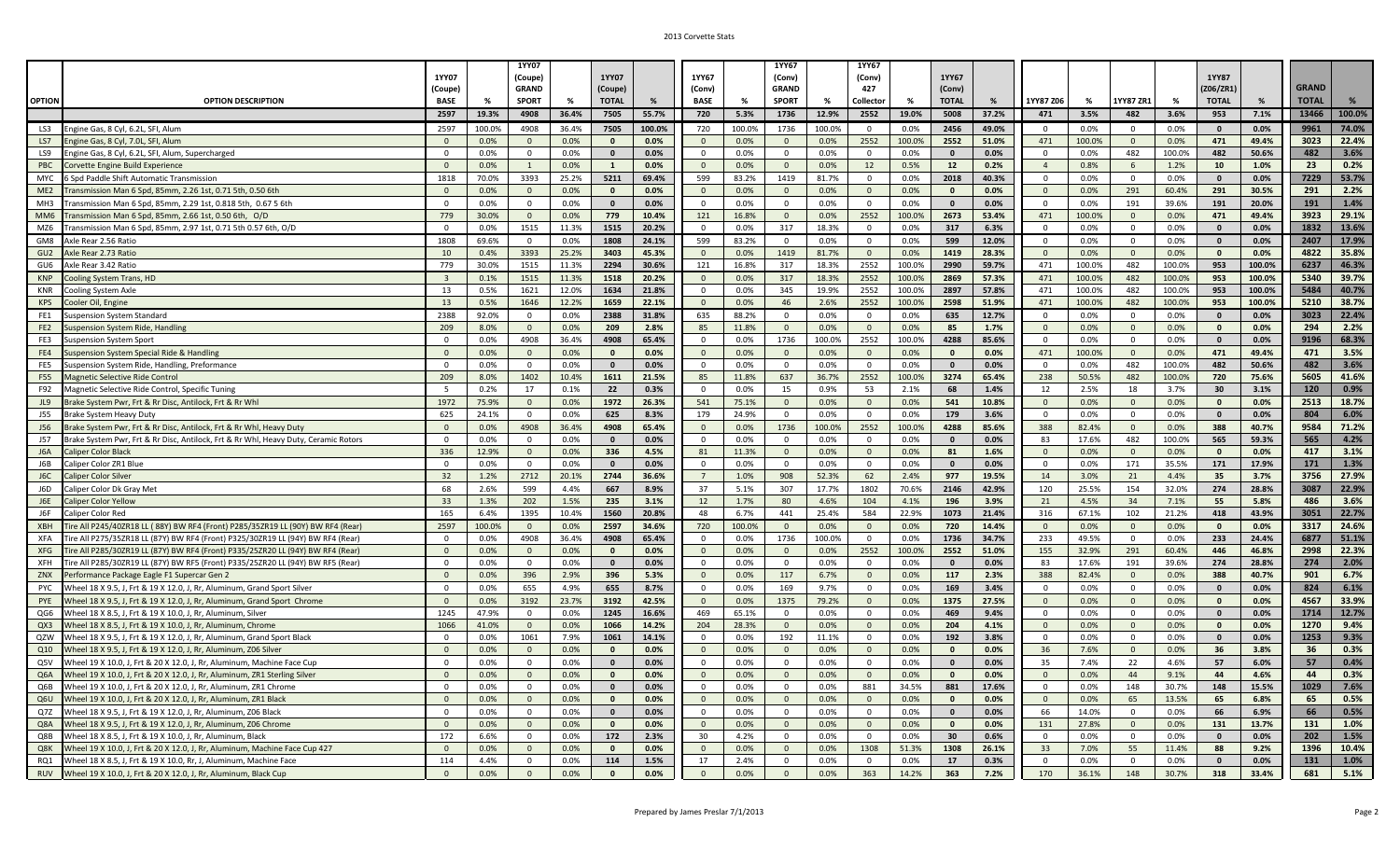|                   |                                                                                     |                                  |               | <b>1YY07</b>            |              |                  |               |                                |               | 1YY67                  |               | 1YY67                          |              |                                |               |                                |               |                             |              |                              |              |                 |               |
|-------------------|-------------------------------------------------------------------------------------|----------------------------------|---------------|-------------------------|--------------|------------------|---------------|--------------------------------|---------------|------------------------|---------------|--------------------------------|--------------|--------------------------------|---------------|--------------------------------|---------------|-----------------------------|--------------|------------------------------|--------------|-----------------|---------------|
|                   |                                                                                     | 1YY07<br>(Coupe)                 |               | (Coupe)<br><b>GRAND</b> |              | 1YY07<br>(Coupe) |               | 1YY67<br>(Conv)                |               | (Conv)<br><b>GRAND</b> |               | (Conv)<br>427                  |              | 1YY67<br>(Conv)                |               |                                |               |                             |              | <b>1YY87</b><br>(Z06/ZR1)    |              | <b>GRAND</b>    |               |
| <b>OPTION</b>     | <b>OPTION DESCRIPTION</b>                                                           | <b>BASE</b>                      | %             | <b>SPORT</b>            | %            | <b>TOTAL</b>     | %             | <b>BASE</b>                    | %             | <b>SPORT</b>           | %             | Collector                      | %            | <b>TOTAL</b>                   | %             | 1YY87 Z06                      | %             | YY87 ZR:                    | %            | <b>TOTAL</b>                 | %            | <b>TOTAL</b>    |               |
|                   |                                                                                     | 2597                             | 19.3%         | 4908                    | 36.4%        | 7505             | 55.7%         | 720                            | 5.3%          | 1736                   | 12.9%         | 2552                           | 19.0%        | 5008                           | 37.2%         | 471                            | 3.5%          | 482                         | 3.6%         | 953                          | 7.1%         | 13466           | 100.0%        |
|                   | Accessory Wheels, 18/19", Alloy, Polished                                           |                                  |               | $\Omega$                |              | 6                | 0.1%          | $\overline{1}$                 |               | $\mathbf{0}$           | 0.0%          | $\Omega$                       |              |                                | 0.0%          | $\mathbf 0$                    |               | $\Omega$                    | 0.0%         | $\mathbf{0}$                 |              | $\overline{7}$  | 0.1%          |
| VEU<br><b>VFS</b> | Accessory Wheels, 18/19", Alloy, Chrome                                             | 6<br>11                          | 0.2%<br>0.4%  | $\Omega$                | 0.0%<br>0.0% | 11               | 0.1%          | $\overline{2}$                 | 0.1%<br>0.3%  | $\mathbf{0}$           | 0.0%          | $\overline{0}$                 | 0.0%<br>0.0% | $\mathbf{1}$<br>$\overline{2}$ | 0.0%          | $\overline{0}$                 | 0.0%<br>0.0%  | $\mathbf{0}$                | 0.0%         | $\mathbf{0}$                 | 0.0%<br>0.0% | 13              | 0.1%          |
| UE1               | Communication System Vehicle, Onstar                                                | 2584                             | 99.5%         | 4758                    | 35.3%        | 7342             | 97.8%         | 720                            | 100.0%        | 1690                   | 97.4%         | 2493                           | 97.7%        | 4903                           | 97.9%         | 447                            | 94.9%         | 439                         | 91.1%        | 886                          | 93.0%        | 13131           | 97.5%         |
| UG1               | Opener Garage Door, Universal                                                       | 597                              | 23.0%         | 2835                    | 21.1%        | 3432             | 45.7%         | 252                            | 35.0%         | 1456                   | 83.9%         | 2312                           | 90.6%        | 4020                           | 80.3%         | 381                            | 80.9%         | 440                         | 91.3%        | 821                          | 86.1%        | 8273            | 61.4%         |
| <b>UPF</b>        | Wireless Interface Short Range, Voice Rec (Bluetooth)                               | 1192                             | 45.9%         | 4207                    | 31.2%        | 5399             | 71.9%         | 347                            | 48.2%         | 1656                   | 95.4%         | 2493                           | 97.7%        | 4496                           | 89.8%         | 383                            | 81.3%         | 440                         | 91.3%        | 823                          | 86.4%        | 10718           | 79.6%         |
| US8               | Radio AM/FM Stereo, Seek/Scan, CD, Auto Tone, Clock ETR, MP3, RDS                   | 1398                             | 53.8%         | 589                     | 4.4%         | 1987             | 26.5%         | 373                            | 51.8%         | 49                     | 2.8%          | $\overline{2}$                 | 0.1%         | 424                            | 8.5%          | 71                             | 15.1%         | 24                          | 5.0%         | 95                           | 10.0%        | 2506            | 18.6%         |
| U2K               | Digital Audio System S-Band                                                         | 2584                             | 99.5%         | 4758                    | 35.3%        | 7342             | 97.8%         | 720                            | 100.0%        | 1690                   | 97.4%         | 2493                           | 97.7%        | 4903                           | 97.9%         | 447                            | 94.9%         | 439                         | 91.1%        | 886                          | 93.0%        | 13131           | 97.5%         |
| U3U               | Radio AM/FM Stereo, Seek/Scan, DVD, CD, Clock ETR, Navigation, Voice Rec, MP3       | 1199                             | 46.2%         | 4289                    | 31.9%        | 5488             | 73.1%         | 347                            | 48.2%         | 1687                   | 97.2%         | 2550                           | 99.9%        | 4584                           | 91.5%         | 400                            | 84.9%         | 458                         | 95.0%        | 858                          | 90.0%        | 10930           | 81.2%         |
| U3Z               | Radio AM/FM Stereo, Seek/Scan, DVD, CD, Clock, ETR Navigation, Voice Rec, MP3, Vics | $\mathbf{0}$                     | 0.0%          | 30                      | 0.2%         | 30               | 0.4%          | $\Omega$                       | 0.0%          | $\overline{0}$         | 0.0%          | $\Omega$                       | 0.0%         | $\mathbf{0}$                   | 0.0%          | $\overline{0}$                 | 0.0%          | $\overline{0}$              | 0.0%         | $\mathbf{0}$                 | 0.0%         | 30              | 0.2%          |
| <b>U65</b>        | Speaker System 9, Premium                                                           | 1201                             | 46.2%         | 4329                    | 32.1%        | 5530             | 73.7%         | 347                            | 48.2%         | 1687                   | 97.2%         | 2552                           | 100.0%       | 4586                           | 91.6%         | 405                            | 86.0%         | 458                         | 95.0%        | 863                          | 90.6%        | 10979           | 81.5%         |
| U66               | Speaker System 7, Custom                                                            | 1396                             | 53.8%         | 579                     | 4.3%         | 1975             | 26.3%         | 373                            | 51.8%         | 49                     | 2.8%          | $\mathbf{0}$                   | 0.0%         | 422                            | 8.4%          | 66                             | 14.0%         | 24                          | 5.0%         | 90                           | 9.4%         | 2487            | 18.5%         |
| SL1               | Accessory Cover - Vehicle - Indoor, Design 2                                        | 6                                | 0.2%          | 28                      | 0.2%         | 34               | 0.5%          | $5\overline{5}$                | 0.7%          | 9                      | 0.5%          | 57                             | 2.2%         | 71                             | 1.4%          | $7\overline{ }$                | 1.5%          | 12                          | 2.5%         | 19                           | 2.0%         | 124             | 0.9%          |
| <b>VDN</b>        | Accessory Cover - Vehicle, Indoor, Flag Logo                                        | 19                               | 0.7%          | 35                      | 0.3%         | 54               | 0.7%          | $\overline{4}$                 | 0.6%          | 20                     | 1.2%          | 143                            | 5.6%         | 167                            | 3.3%          | 11                             | 2.3%          | 51                          | 10.6%        | 62                           | 6.5%         | 283             | 2.1%          |
| <b>VRX</b>        | Accessory Cover - Vehicle, Indoor, Grand Sport                                      | $\overline{0}$                   | 0.0%          | 68                      | 0.5%         | 68               | 0.9%          | $\overline{0}$                 | 0.0%          | 35                     | 2.0%          | $\overline{0}$                 | 0.0%         | 35                             | 0.7%          | $\mathbf{0}$                   | 0.0%          | $\overline{0}$              | 0.0%         | $\Omega$                     | 0.0%         | 103             | 0.8%          |
| <b>VRZ</b>        | Accessory Cover - Vehicle, Indoor, ZR:                                              | $\mathbf 0$                      | 0.0%          | $\mathbf{0}$            | 0.0%         | $\mathbf{0}$     | 0.0%          | $\mathbf 0$                    | 0.0%          | $\mathbf{0}$           | 0.0%          | $\overline{0}$                 | 0.0%         | $\mathbf{0}$                   | 0.0%          | $\overline{0}$                 | 0.0%          | 57                          | 11.8%        | 57                           | 6.0%         | 57              | 0.4%          |
| <b>RNX</b>        | Accessory Cover - Vehicle - Outdoor, Design 2                                       | $\overline{1}$                   | 0.0%          | 10                      | 0.1%         | 11               | 0.1%          | $\overline{0}$                 | 0.0%          | $\overline{1}$         | 0.1%          | 11                             | 0.4%         | 12                             | 0.2%          | $\overline{0}$                 | 0.0%          | $\overline{0}$              | 0.0%         | $\Omega$                     | 0.0%         | 23              | 0.2%          |
| SL3               | Accessory Cover - Vehicle - Outdoor, Design 3                                       | $\mathbf 0$                      | 0.0%          | $\mathbf 0$             | 0.0%         | $\mathbf{0}$     | 0.0%          | $\Omega$                       | 0.0%          | $\mathbf{0}$           | 0.0%          | 19                             | 0.7%         | 19                             | 0.4%          | $\mathbf{0}$                   | 0.0%          | $\mathbf 0$                 | 0.0%         | $\mathbf{0}$                 | 0.0%         | 19              | 0.1%          |
| VJ5               | Accessory Cover - Vehicle, Outdoor, Flag Logo                                       | 11                               | 0.4%          | 13                      | 0.1%         | 24               | 0.3%          | 1                              | 0.1%          | 6                      | 0.3%          | 8                              | 0.3%         | 15<br>9                        | 0.3%          | $\overline{3}$                 | 0.6%          | $\mathbf{0}$                | 0.0%         | $\overline{\mathbf{3}}$      | 0.3%         | 42              | 0.3%<br>0.4%  |
| VRY               | Accessory Cover - Vehicle, Outdoor, Grand Sport                                     | $\mathbf 0$                      | 0.0%          | 51                      | 0.4%<br>0.0% | 51               | 0.7%          | $\overline{0}$                 | 0.0%          | 9<br>$\Omega$          | 0.5%          | $\mathbf 0$                    | 0.0%         |                                | 0.2%          | $\mathbf 0$                    | 0.0%          | $\mathbf 0$                 | 0.0%         |                              | 0.0%         | 60<br>8         | 0.1%          |
| CU7<br>CU8        | Country Kuwait<br>Country Saudi Arabia                                              | $\overline{4}$<br>$\overline{2}$ | 0.2%<br>0.1%  | $\overline{2}$<br>9     | 0.1%         | 6<br>11          | 0.1%<br>0.1%  | $\mathbf{0}$<br>$\overline{0}$ | 0.0%<br>0.0%  | $\mathbf 0$            | 0.0%<br>0.0%  | $\overline{2}$<br>$\mathbf{1}$ | 0.1%<br>0.0% | $\overline{2}$<br>$\mathbf{1}$ | 0.0%<br>0.0%  | $\overline{0}$<br>$\mathbf{1}$ | 0.0%<br>0.2%  | $\mathbf{0}$<br>$\mathbf 0$ | 0.0%<br>0.0% | $\mathbf{0}$<br>$\mathbf{1}$ | 0.0%<br>0.1% | 13              | 0.1%          |
| CV3               | <b>Country Mexicc</b>                                                               | $\overline{0}$                   | 0.0%          | 27                      | 0.2%         | 27               | 0.4%          | $\overline{0}$                 | 0.0%          | 15                     | 0.9%          | $\overline{0}$                 | 0.0%         | 15                             | 0.3%          | $\overline{0}$                 | 0.0%          | 25                          | 5.2%         | 25                           | 2.6%         | 67              | 0.5%          |
| CV <sub>5</sub>   | Country Japan                                                                       | $\Omega$                         | 0.0%          | 30                      | 0.2%         | 30               | 0.4%          | $\Omega$                       | 0.0%          | $\Omega$               | 0.0%          | $\Omega$                       | 0.0%         | $\mathbf{0}$                   | $0.0\%$       | $\Omega$                       | 0.0%          | $\Omega$                    | 0.0%         | $\Omega$                     | 0.0%         | 30              | 0.2%          |
| CV <sub>6</sub>   | <b>Country Chile</b>                                                                | $\overline{2}$                   | 0.1%          | $\overline{3}$          | 0.0%         | 5                | 0.1%          | $\overline{0}$                 | 0.0%          | $\overline{0}$         | 0.0%          | $\overline{0}$                 | 0.0%         | $\mathbf{0}$                   | 0.0%          | $\overline{2}$                 | 0.4%          | $\overline{0}$              | 0.0%         | $\overline{2}$               | 0.2%         | $\overline{7}$  | 0.1%          |
| CW <sub>2</sub>   | Country Gulf Areas (Mid East)                                                       | $\overline{0}$                   | 0.0%          | 34                      | 0.3%         | 34               | 0.5%          | $\overline{0}$                 | 0.0%          | $\mathbf{1}$           | 0.1%          | $\overline{3}$                 | 0.1%         | $\overline{4}$                 | 0.1%          | $\mathbf{3}$                   | 0.6%          | $\overline{0}$              | 0.0%         | $\overline{\mathbf{3}}$      | 0.3%         | 41              | 0.3%          |
| EF7               | <b>Country United States</b>                                                        | 2566                             | 98.8%         | 4723                    | 35.1%        | 7289             | 97.1%         | 710                            | 98.6%         | 1671                   | 96.3%         | 2409                           | 94.4%        | 4790                           | 95.6%         | 425                            | 90.2%         | 414                         | 85.9%        | 839                          | 88.0%        | 12918           | 95.9%         |
| MAE               | Marketing Area Europe                                                               | 5                                | 0.2%          | 45                      | 0.3%         | 50               | 0.7%          | $\mathbf 0$                    | 0.0%          | 30                     | 1.7%          | 53                             | 2.1%         | 83                             | 1.7%          | 18                             | 3.8%          | 18                          | 3.7%         | 36                           | 3.8%         | 169             | 1.3%          |
| Z49               | Country Canada                                                                      | 18                               | 0.7%          | 35                      | 0.3%         | 53               | 0.7%          | 10                             | 1.4%          | 19                     | 1.1%          | 84                             | 3.3%         | 113                            | 2.3%          | 22                             | 4.7%          | 25                          | 5.2%         | 47                           | 4.9%         | 213             | 1.6%          |
| AAB               | Memory Driver Convenience Package                                                   | 610                              | 23.5%         | 2958                    | 22.0%        | 3568             | 47.5%         | 252                            | 35.0%         | 1487                   | 85.7%         | 2372                           | 92.9%        | 4111                           | 82.1%         | 405                            | 86.0%         | 458                         | 95.0%        | 863                          | 90.6%        | 8542            | 63.4%         |
| ACA               | Net Cargo, Intrusion                                                                | $\overline{0}$                   | 0.0%          | 30                      | 0.2%         | 30               | 0.4%          | $\overline{0}$                 | 0.0%          | $\Omega$               | 0.0%          | $\overline{0}$                 | 0.0%         | $\Omega$                       | 0.0%          | $\mathbf{0}$                   | 0.0%          | $\overline{0}$              | 0.0%         | $\Omega$                     | 0.0%         | 30 <sup>°</sup> | 0.2%          |
| AG <sub>2</sub>   | Adjuster Pass St Power, Multi-Directional                                           | 2597                             | 100.0%        | 4908                    | 36.4%        | 7505             | 100.0%        | 720                            | 100.0%        | 1736                   | 100.0%        | 2552                           | 100.0%       | 5008                           | 100.0%        | 471                            | 100.0%        | 482                         | 100.0%       | 953                          | 100.0%       | 13466           | 100.0%        |
| AJ7               | Restraint System Seat, Inflatable, Driver & Pass, Frt & Side                        | 2597                             | 100.0%        | 4908                    | 36.4%        | 7505             | 100.0%        | 720                            | 100.0%        | 1736                   | 100.0%        | 2552                           | 100.0%       | 5008                           | 100.0%        | 471                            | 100.0%        | 482                         | 100.0%       | 953                          | 100.0%       | 13466           | 100.0%        |
| AJK               | Control Seat, Power Bolster, Power Lumbar                                           | 610                              | 23.5%         | 2958                    | 22.0%        | 3568             | 47.5%         | 252                            | 35.0%         | 1487                   | 85.7%         | 2372                           | 92.9%        | 4111                           | 82.1%         | 268                            | 56.9%         | 458                         | 95.0%        | 726                          | 76.2%        | 8405            | 62.4%         |
| AP9               | Net Convenience                                                                     | $\overline{0}$                   | 0.0%          | $\Omega$                | 0.0%         | $\mathbf{0}$     | 0.0%          | 347                            | 48.2%         | 1687                   | 97.2%         | 2552                           | 100.0%       | 4586                           | 91.6%         | $\overline{0}$                 | 0.0%          | $\mathbf{0}$                | 0.0%         | $\mathbf{0}$                 | 0.0%         | 4586            | 34.1%         |
| AQ9               | Seat Frt Bkt, Pass, Driver, Recl                                                    | 610                              | 23.5%         | 2958                    | 22.0%        | 3568             | 47.5%         | 252                            | 35.0%         | 1487                   | 85.7%         | 2372                           | 92.9%        | 4111                           | 82.1%         | 405                            | 86.0%         | 458                         | 95.0%        | 863                          | 90.6%        | 8542            | 63.4%         |
| AR9<br>AX4        | Seat Frt Bkt. Deluxe                                                                | 1987                             | 76.5%<br>0.5% | 1950                    | 14.5%        | 3937<br>136      | 52.5%<br>1.8% | 468<br>$\overline{0}$          | 65.0%<br>0.0% | 249<br>31              | 14.3%<br>1.8% | 180                            | 7.1%<br>2.3% | 897<br>90                      | 17.9%         | 66<br>24                       | 14.0%         | 24                          | 5.0%         | 90<br>42                     | 9.4%<br>4.4% | 4924<br>268     | 36.6%<br>2.0% |
| <b>B92</b>        | Restraint, Conversion Seat, Man, European<br><b>Hood Carbon Fiber</b>               | 13<br>$\overline{0}$             | 0.0%          | 123<br>$\Omega$         | 0.9%<br>0.0% | $\mathbf{0}$     | 0.0%          | $\overline{0}$                 | 0.0%          | $\Omega$               | 0.0%          | 59<br>2552                     | 100.0%       | 2552                           | 1.8%<br>51.0% | 125                            | 5.1%<br>26.5% | 18<br>$\overline{0}$        | 3.7%<br>0.0% | 125                          | 13.1%        | 2677            | 19.9%         |
| BA5               | Ornamentation, Extr, Custom (Black GS Badges)                                       | $\mathbf{0}$                     | 0.0%          | 796                     | 5.9%         | 796              | 10.6%         | $\mathbf{0}$                   | 0.0%          | 193                    | 11.1%         | $\mathbf{0}$                   | 0.0%         | 193                            | 3.9%          | $\Omega$                       | 0.0%          | $\mathbf{0}$                | 0.0%         | $\Omega$                     | 0.0%         | 989             | 7.3%          |
| BAG               | Parts Pkg Export                                                                    | 13                               | 0.5%          | 150                     | 1.1%         | 163              | 2.2%          | $\overline{0}$                 | 0.0%          | 46                     | 2.6%          | 59                             | 2.3%         | 105                            | 2.1%          | 24                             | 5.1%          | 43                          | 8.9%         | 67                           | 7.0%         | 335             | 2.5%          |
| <b>BIV</b>        | Ornamentation, Extr, Decal Package (427 Hood Decal)                                 | $\mathbf{0}$                     | 0.0%          | $\mathbf{0}$            | 0.0%         | $\mathbf{0}$     | 0.0%          | $\overline{0}$                 | 0.0%          | $\overline{0}$         | 0.0%          | 53                             | 2.1%         | 53                             | 1.1%          | $\mathbf{0}$                   | 0.0%          | $\overline{0}$              | 0.0%         | $\mathbf{0}$                 | 0.0%         | 53              | 0.4%          |
| D30               | Color Override Approved Color & Trim Combinations (All Products)                    | $\mathbf{0}$                     | 0.0%          | 6                       | 0.0%         | 6                | 0.1%          | $\overline{3}$                 | 0.4%          | $\overline{0}$         | 0.0%          | 11                             | 0.4%         | 14                             | 0.3%          | $\mathbf{1}$                   | 0.2%          | $\overline{0}$              | 0.0%         | $\mathbf{1}$                 | 0.1%         | 21              | 0.2%          |
| D42               | Shade Rr Compt and Cargo Net                                                        | 1199                             | 46.2%         | 4329                    | 32.1%        | 5528             | 73.7%         | $\Omega$                       | 0.0%          | $\Omega$               | 0.0%          | $\overline{0}$                 | 0.0%         | $\mathbf{0}$                   | 0.0%          | 405                            | 86.0%         | 458                         | 95.0%        | 863                          | 90.6%        | 6391            | 47.5%         |
| ERI               | <b>Equipment Battery Saver</b>                                                      | 527                              | 20.3%         | 2204                    | 16.4%        | 2731             | 36.4%         | 113                            | 15.7%         | 813                    | 46.8%         | 1445                           | 56.6%        | 2371                           | 47.3%         | 242                            | 51.4%         | 297                         | 61.6%        | 539                          | 56.6%        | 5641            | 41.9%         |
| H33               | Headlamp Color Bezel, Cyber Gray                                                    | 36                               | 1.4%          | 250                     | 1.9%         | 286              | 3.8%          | 18                             | 2.5%          | 121                    | 7.0%          | 1148                           | 45.0%        | 1287                           | 25.7%         | 52                             | 11.0%         | 89                          | 18.5%        | 141                          | 14.8%        | 1714            | 12.7%         |
| H34               | Headlamp Color Bezel, Blade Silver                                                  | $\overline{7}$                   | 0.3%          | 51                      | 0.4%         | 58               | 0.8%          | $\overline{2}$                 | 0.3%          | 24                     | 1.4%          | $\overline{7}$                 | 0.3%         | 33                             | 0.7%          | 6                              | 1.3%          | $\overline{7}$              | 1.5%         | 13                           | 1.4%         | 104             | 0.8%          |
| H35               | Headlamp Color Bezel, Black                                                         | 35                               | 1.3%          | 265                     | 2.0%         | 300              | 4.0%          | 8                              | 1.1%          | 83                     | 4.8%          | 164                            | 6.4%         | 255                            | 5.1%          | 49                             | 10.4%         | 55                          | 11.4%        | 104                          | 10.9%        | 659             | 4.9%          |
| KA1               | leater Seat, Frt                                                                    | 610                              | 23.5%         | 2958                    | 22.0%        | 3568             | 47.5%         | 252                            | 35.0%         | 1487                   | 85.7%         | 2372                           | 92.9%        | 4111                           | 82.1%         | 405                            | 86.0%         | 458                         | 95.0%        | 863                          | 90.6%        | 8542            | 63.4%         |
| <b>N37</b>        | Steering Column Tilt, Telescoping                                                   | 603                              | 23.2%         | 2880                    | 21.4%        | 3483             | 46.4%         | 252                            | 35.0%         | 1457                   | 83.9%         | 2319                           | 90.9%        | 4028                           | 80.4%         | 385                            | 81.7%         | 440                         | 91.3%        | 825                          | 86.6%        | 8336            | 61.9%         |
| NK4               | <b>Steering Wheel Sport Leather</b>                                                 | 2597                             | 100.0%        | 4908                    | 36.4%        | 7505             | 100.0%        | 720                            | 100.0%        | 1736                   | 100.0%        | 2552                           | 100.0%       | 5008                           | 100.0%        | 471                            | 100.0%        | 482                         | 100.0%       | 953                          | 100.0%       | 13466           | 100.0%        |
| <b>NPP</b>        | Exhaust System Performance                                                          | 881                              | 33.9%         | 3928                    | 29.2%        | 4809             | 64.1%         | 175                            | 24.3%         | 1438                   | 82.8%         | 2552                           | 100.0%       | 4165                           | 83.2%         | 469                            | 99.6%         | 479                         | 99.4%        | 948                          | 99.5%        | 9922            | 73.7%         |
| NP7               | <b>Steering Column EEC Approved</b>                                                 | $\overline{7}$                   | 0.3%          | 78                      | 0.6%         | 85               | 1.1%          | $\Omega$                       | 0.0%          | 30 <sup>°</sup>        | 1.7%          | 53                             | 2.1%         | 83                             | 1.7%          | 20                             | 4.2%          | 18                          | 3.7%         | 38                           | 4.0%         | 206             | 1.5%          |
| <b>PIN</b>        | Customer Selectable VIN                                                             | $\mathbf{0}$                     | 0.0%          | $\overline{1}$          | 0.0%         |                  | 0.0%          | $\Omega$                       | 0.0%          | $\Omega$               | 0.0%          | $\mathbf{8}$                   | 0.3%         | $\mathbf{R}$                   | 0.2%          | $\overline{1}$                 | 0.2%          | $\overline{2}$              | 0.4%         | $\overline{\mathbf{3}}$      | 0.3%         | 12              | 0.1%          |